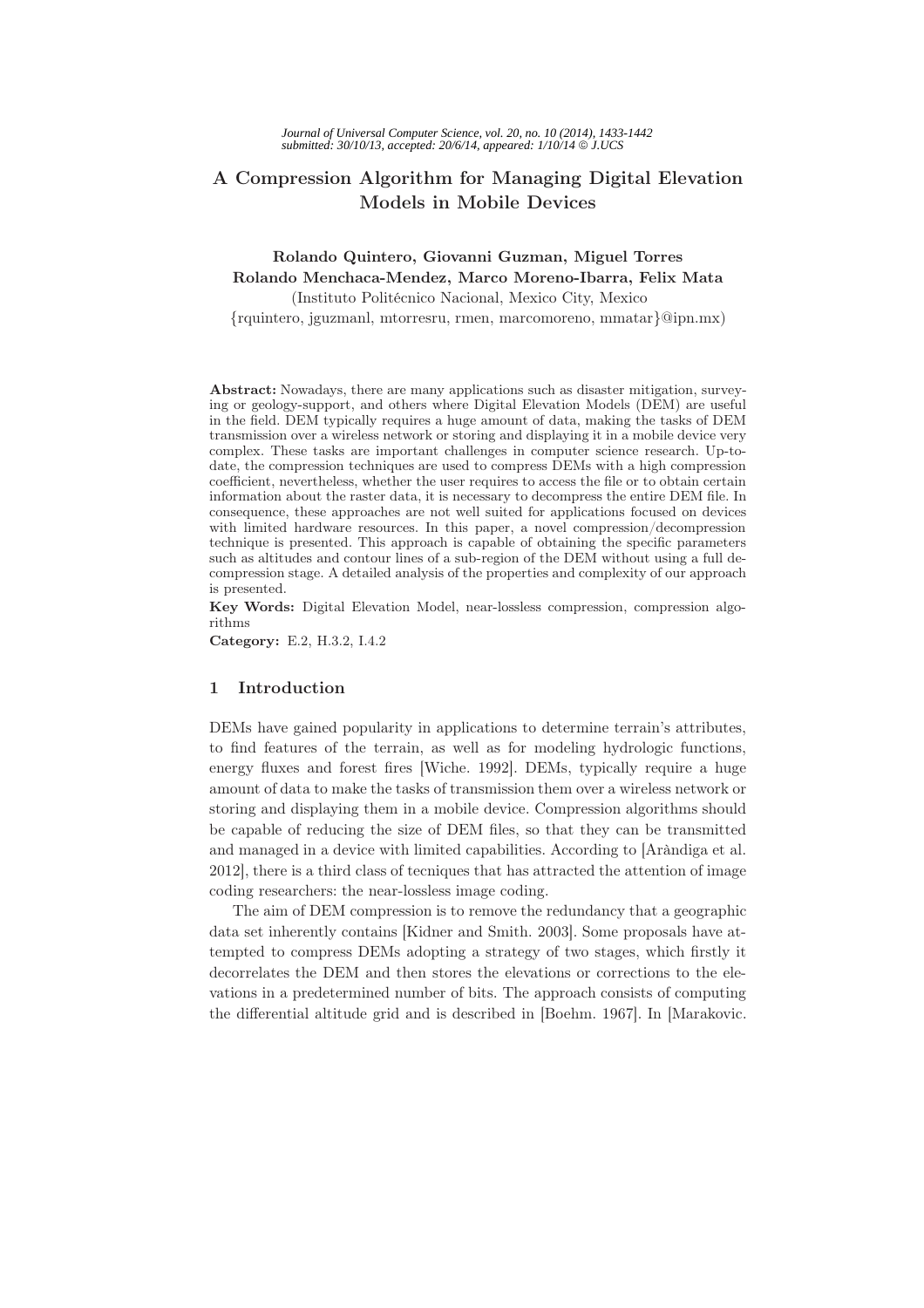1983,Dutton. 1983,Shaffer. 1990] many approaches that present good results on datasets with uniform terrains are described. Unfortunately they do not constrain errors in highly variable or unpredictable terrains. [Le et al. 2011] developed a lossless method based on adaptive sliding windows and parallel computation techniques, taking into account the method presented in [Kidner and Smith. 2003]. In [Aràndiga et al. 2012] a multi-scale data-compression algorithm within Harten's interpolatory framework for multiresolution is presented.

Other works are focused on using off-the-shelf data compression software or even image compression algorithms applied to DEMs [Franklin. 1995]. Traditional raster compression algorithms such as run-length or quad-tree encoding are not adequate when elevation data sets exhibit no uniformity, or consistently changes. In [Franklin. 1995], the state-of-the-art in data compression algorithms applied to regular grids or DEMs is studied. Approaches as GZIP, COMPRESS, JPEG, and SP COMPRESS offer the best methods of error-free data compression [Said and Pearlman. 1996].

In [Chen and Lu. 2007] a loss-less method for large scale terrain compression with high compression rate is proposed. The algorithm is able to decompress terrain data with multi-resolution efficiently at any viewpoint and to render the terrain in real-time by means of a fast updating strategy. In [Li and Gong. 2008] SPIHT wavelet compression method to compress DEMs is presented. It evaluates the terrain surface complexity, and computes the bit rate of the encoding process.

The previous approaches are not well suited for the case of a mobile device with limited hardware resources. In this context, the main drawback of the traditional compressing/decompressing approaches is that the user has to download/store, and decompress the whole DEM, even if only a fraction of that DEM is relevant for the user. In this paper, we propose an algorithm oriented towards compressing a DEM, which is based on a sequence of images with a specific height. The sequence is compressed by applying a binary compressor. The main contribution of the work is that our algorithm is capable of obtaining the specific parameters (altitudes and contours lines) of a sub-region of the DEM, without using a full decompression stage, and perhaps more importantly, without the need of the whole file. Our experimental results show that these two properties can significantly improve the performance of a mobile application that uses DEMs.

The rest of this paper is organized as follows: Section 2 describes the compression and decompression algorithms. Section 3 presents the algorithms used to obtain both, elevations and contours lines, without applying a full decompression process and without needing the whole DEM file. Section 4 presents experimental results obtained by applying our approach, and Section 5 outlines the conclusions and future works.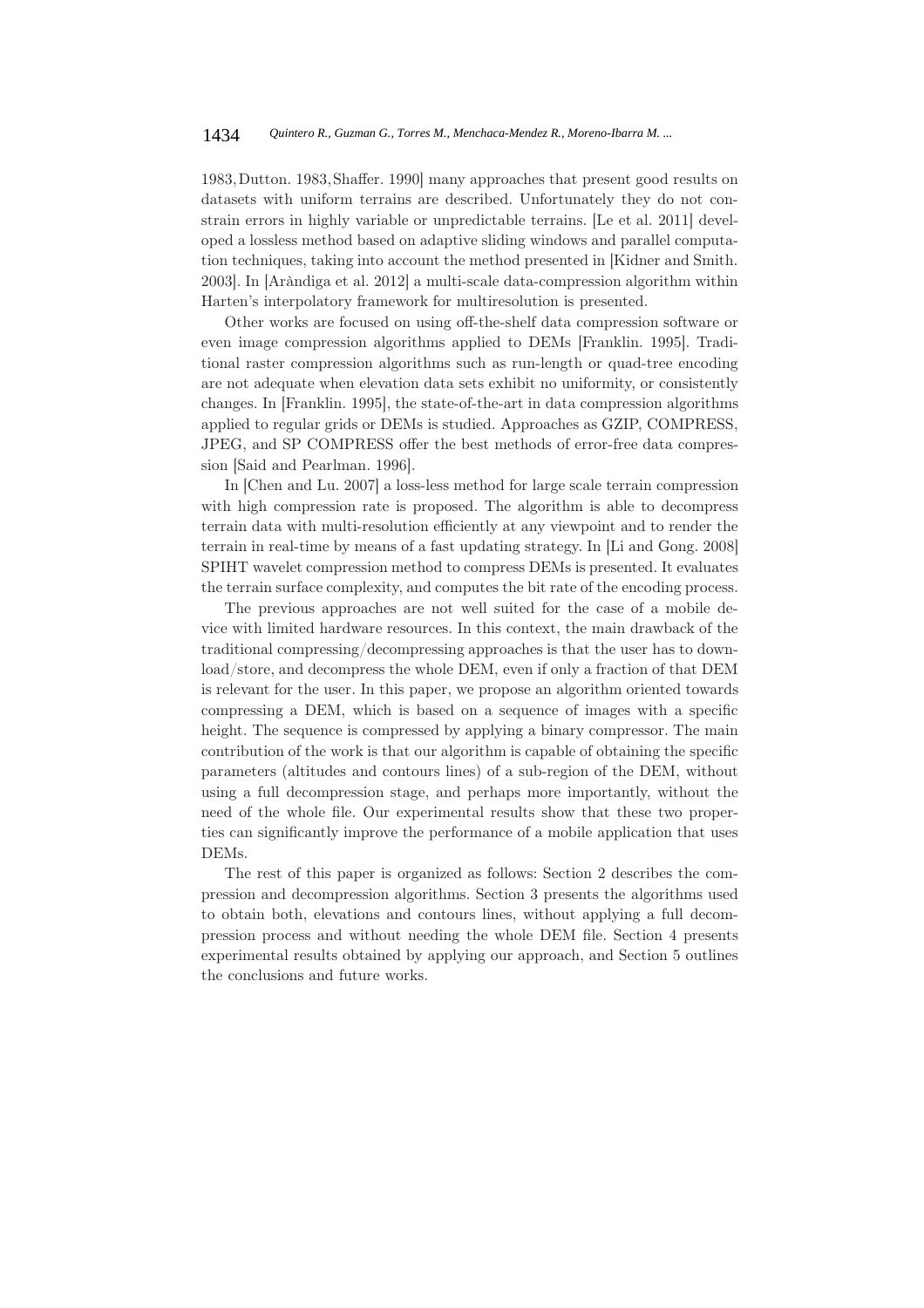### 2 Compression and Decompression Algorithms

*Compression algorithm.* We will start this section with a series of definitions that are useful to describe our method. The altitude or elevation associated to each element of Record B in the DEM is denoted by  $\alpha = elevation(x, y) \in$  $[\alpha_{min}, \alpha_{max}]$  where  $\alpha_{min}$  and  $\alpha_{max}$  can be obtained from the DEM's header.

Now, let  $I$  be an image represented as a two-dimensional array that contains all the elevations associated with the DEM. The elevation points are described using a pair of discrete coordinates (see Equation 1).

$$
I_{xy} = elevation(x, y), x \le M, y \le N
$$
\n<sup>(1)</sup>

Where  $M$  is the number of columns and  $N$  is the number of rows of the original DEM.

An image I can be partitioned in a series of subsets  $E_{\alpha}$ , where  $E_{\alpha}$  is a set of pixels such that  $E_{\alpha} = \{p|elevation(p) = \alpha\}, p \in I$ . In consequence, an image can also be defined by the union of the  $E_{\alpha}$  sets with  $\alpha \in [\alpha_{min}, \alpha_{max}]$  as described by Equation 2.

$$
I = \bigcup_{\alpha = \alpha_{\min}}^{\alpha_{\max}} E_{\alpha} = \left\{ E_{\alpha_{\min}} \bigcup E_{\alpha_{\min}+1} \bigcup \dots \bigcup E_{\alpha_{\max}-1} \bigcup E_{\alpha_{\max}} \right\},\qquad(2)
$$

Now, we use Equation 2 to define  $G_k$  as the union of the subsets  $E_\alpha$  for  $\alpha \geq k$ . From  $G_k$ , we further define  $G_k^b$  as shown in Equation 3. Each  $G_k^b$  can be seen as the projection of the landforms over the  $XY$  plane at elevation  $k$ , alternatively it can also be interpreted as a slice of the landforms at elevation k.

$$
G_k^b(x,y) = \begin{cases} 1 & p_{xy} \in G_k \\ 0 & otherwise \end{cases}
$$
 (3)

Since the proposed compression algorithm uses RLE to compress subsets of the image that represent certain elevations, it can work over the  $E_{\alpha}$  images as well as over the  $G_k^b$  images. However, we propose the use of the latter alternative, because one of our objectives is to provide a decompression scheme capable of retrieving a single point without the need of decompressing the whole DEM. It is possible, because the  $G_k^b$  images impose a structure to information that allows us to perform efficient searches. For instance, to obtain the elevation of a given point, we can start looking at any  $G_k^b$  image and if the elevation exist at that altitude  $k$ , then we know that the elevation is at least  $k$  and hence we can look at  $G_{kl}^b$  with  $k' > k$  for the actual altitude. Please note that decompressing a single point of the DEM is exactly the same as obtaining the elevation at that point. On the other hand, the  $E_{\alpha}$  images do not provide information that may help to the search algorithm to find the elevation of a point.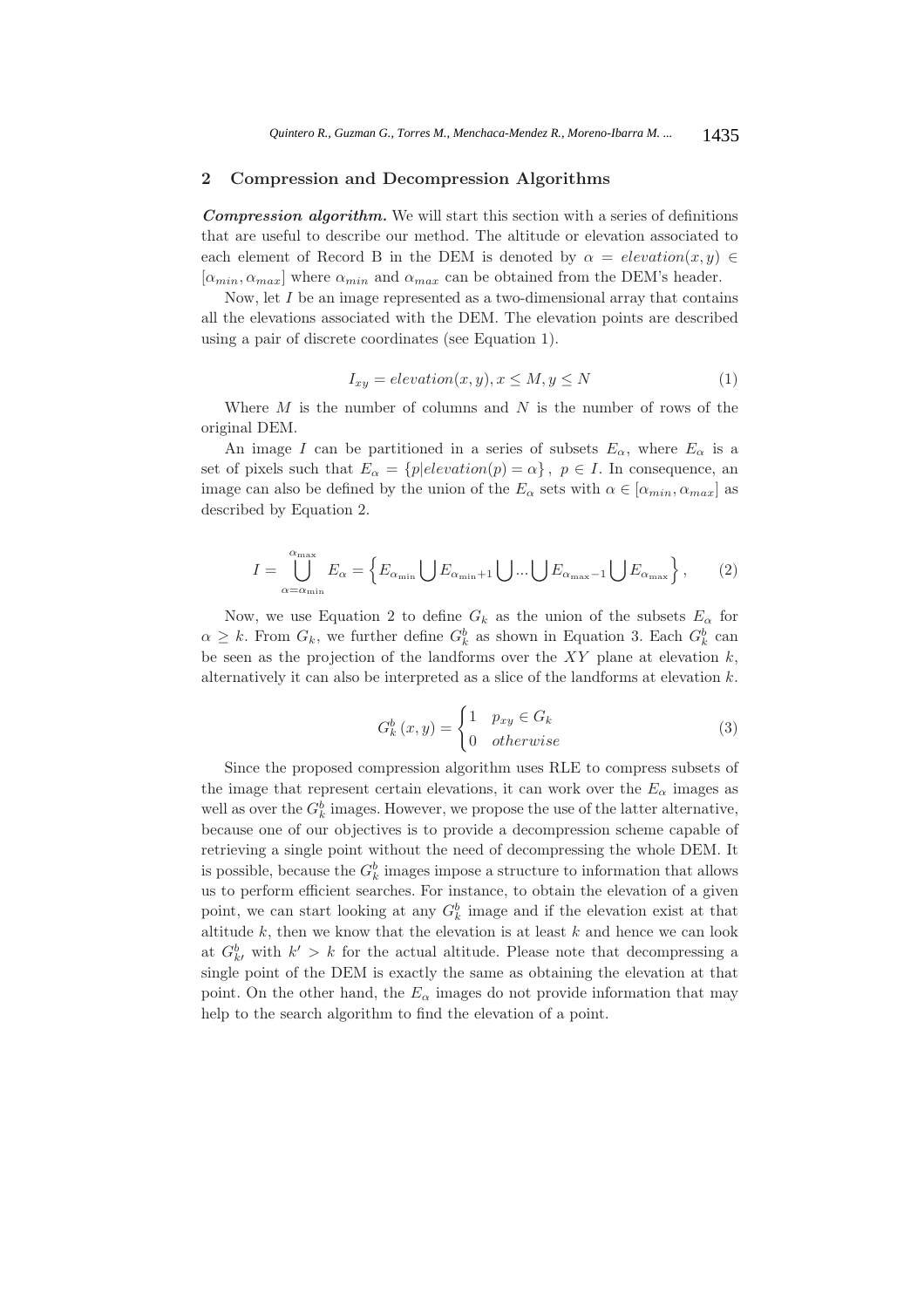

By using the previous definitions, we will describe our compression algorithm in detail (See Algorithm 1). It is important to remind the fact that the proposed algorithm works over integer data. It obtains a compressed representation of the contents of Record B. Both records A and C are directly stored in the resulting file without any modification. Additionally, it is necessary to write a header containing this variables: M, N,  $\alpha_{min}$  and  $\alpha_{max}$ . The Algorithm 1 is applied to the Record B and stored in a set of encoded arrays  $A_k$  with  $k \ge \alpha_{min}$  and  $k \leq \alpha_{max}.$ 

This algorithm is a losslessly compression approach, however it is possible to increase the compression rate, controlling the error by means of specifying the altitudes to be skipped. To do that, we introduce the parameters  $\Delta$  and  $\epsilon$ . The  $\Delta$  is the similarity threshold, thus  $\delta_k$  indicates how similar the binary images  $G_k^b$  and  $G_{k-1}^b$  are. If the value of  $\delta_k$  is closer to 0, it means that images are more similar. So, in the compression algorithm, we consider that if  $\delta_k \leq \Delta$  then we assume that  $G_k^b$  and  $G_{k-1}^b$  are equivalent images. In consequence, it is only necessary to generate one image and a flag to denote this equivalence. The second parameter  $\epsilon$  allows us to restrict the induced loss by  $\Delta$ , and it specifies the maximum number of ommited images. Although a high value of  $\Delta$  is established, we only consider the maximum number of equivalent images, denoted by  $\epsilon$ . In Algorithm 2, the compression approach using the above parameters is presented.

*Decompression algorithm.* The file generated by the proposed compression algorithm is composed of two main sections: the first one contains records A, C and the header that describes the compressed DEM, and the final section stores a total of  $(\alpha_{\text{max}} - \alpha_{\text{min}} - 1)$  encoded arrays. The original binary values retrieved from any RLE encoded array  $(A_k)$  does not provide elevation values. This indicates if a landform occupies that point in the space  $(x, y, k)$ . If a point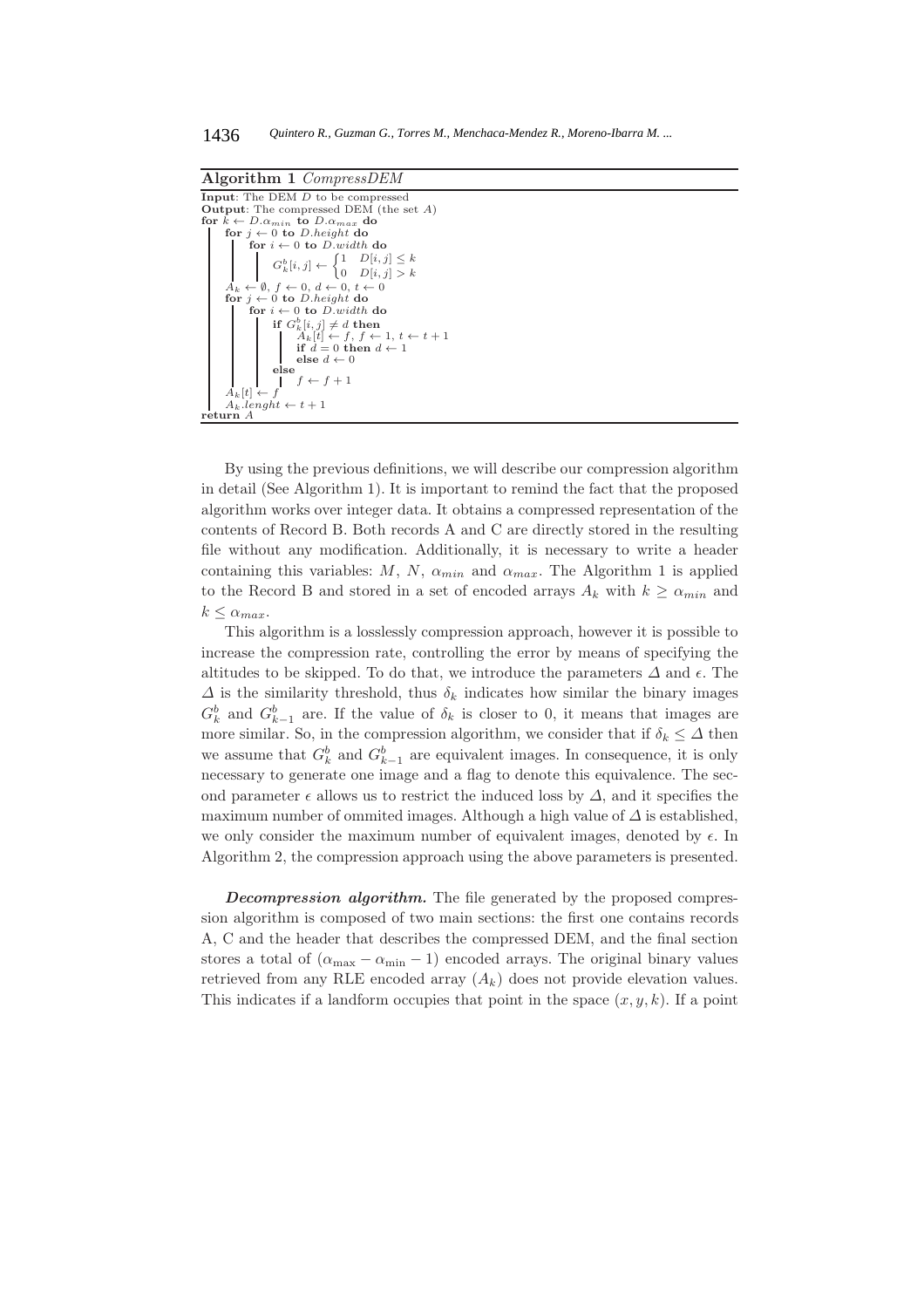

 $p \in I$  has an elevation equal to k, then the value of  $G_i^b(p)$  with  $i \leq k$  is equal to 1. When the binary image generation is carried out, the point  $p(x, y)$  has an intensity equal to 0 in the range  $(k+1, \alpha_{\text{max}})$ , and equal to 1 in  $[\alpha_{\text{min}}+1, k]$ . Summing up, the elevation at point  $p(x, y)$  is determined by Equation 4.

$$
elevation(p(x,y)) = \alpha_{min} + \sum_{i=\alpha_{min}+1}^{\alpha_{max}} G_i^b(x,y)
$$
 (4)

### 3 Compressed DEM Management

We assume that it is not indispensable to apply a decompression method to obtain information about the elevation data. Additionally, we generate the contour layer, which has several map applications related to Geomatics area. These two operations are described in the next sections.

*Access to elevation datasets.* In some cases a DEM file requires high amounts of storage and main memory. This situation can be particularly challenging in the context of mobile devices that still have storage and memory limitations. This call for an efficient way to manage compressed DEM files, in particular, it would be desirable to have a set of tools that allow us to retrieve the elevation at some point  $p(x, y)$ , without decompressing the whole file. We have proposed Equation 4 to decompress the whole file; however, it requires to process all the RLE arrays, which is not necessary if we want to obtain the elevation at a single point. In this latter case, the processing time can be reduced by applying Equation 5.

$$
elevation(p) = h, G_h^b(p) = 0 \land G_{h-1}^b(p) = 1, h \in [\alpha_{\min}, \alpha_{\max}]
$$
 (5)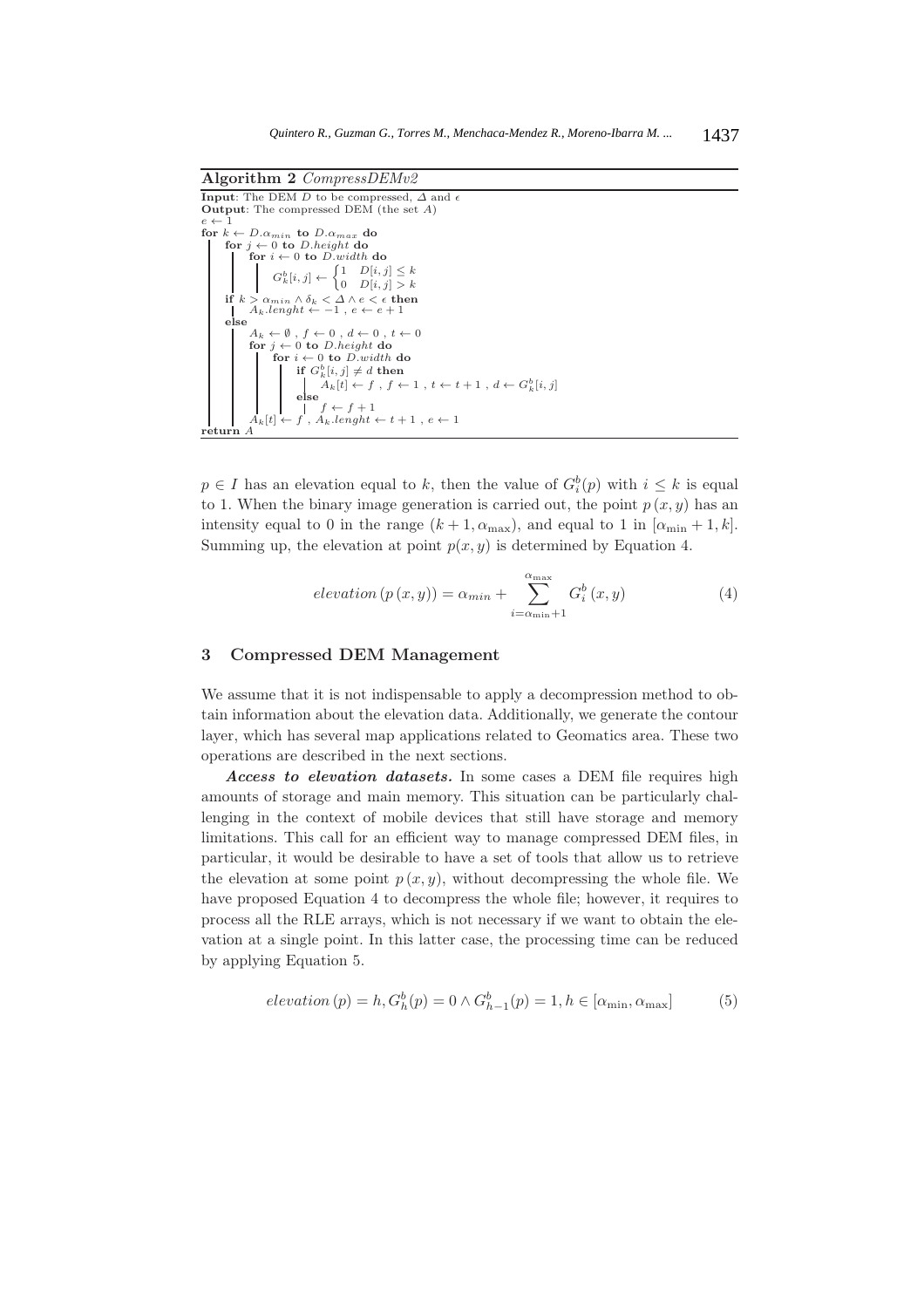Algorithm 3 *SimpleDecompressRegion* **Input:** A set of encoded arrays  $A_k$ ,  $\alpha_{min}$  and  $\alpha_{max}$ , the width W of DEM, the points p and q defining the region to decompress Output: The decompressed DEM region (D)  $D \leftarrow 0$ ,  $B \leftarrow 0$ for  $k \leftarrow \alpha_{min}$  to  $\alpha_{max}$  do<br>  $t \leftarrow A_k.length$ /\* length is the number of transitions in  $A_k$  \*/ if  $t > 0$  then  $j \leftarrow 0$ ,  $m \leftarrow 0$ <br>for  $i \leftarrow 0$  to  $t - 1$  do for  $l \leftarrow 1$  to  $A_k[i]$  do  $\begin{cases} j \leftarrow j + 1 \end{cases}$  $\begin{array}{c} \textbf{if} \ (\frac{j}{W} \geq p_y) \wedge (\frac{j}{W} \geq q_y) \wedge (j\text{ mod }W \geq p_x) \wedge (j\text{ mod }W \leq q_x) \textbf{ then} \\ \mid \ \ \text{ } \textit{ } B[m] \leftarrow i\text{ mod }2 \ , \ m \leftarrow m+1 \end{array}$  $\begin{array}{c} \n\mid & D \leftarrow D + B \\
\textbf{return} & D\n\end{array}$ 

Equation 5 induces a lineal-search in all the RLE encoded arrays, in the cases when the desired elevation is near  $\alpha_{\min}$  the elevation is quickly obtained, otherwise almost all arrays (closer to  $\alpha_{\text{max}}$ ) will be processed. To improve the process a binary seach algorithm (or simply bin-search) is employed. Other tool would be the decompression of a DEM region; for example, to only decompress the fragment that is rendered in the screen of the mobile device. It allows us to handle several DEMs in a limited memory environment, obtaining only the required fragment of each one. This functionality is described in Algorithm 3.

*Generating contours lines without decompression.* Contour lines are very useful for many applications such as soil-landscape modeling, landform mapping, modelling of habitation and the reconstruction of prehistoric landscape. They allow us to show the shape of the land surface (topography) on a map in devices that do not have support for multiple colors. The method to obtain contour lines from a DEM is not complex; some commercial tools to handle cartographic data make this task. However, these systems require all elevation data sets, but it is possible to define an algorithm to generate the contour lines directly from the compressed DEM file. The single required parameter is the altitude interval to sample DEM  $(K)$ , all additional information is available in the compressed data.

Step 1. Generate an  $M \times N$  matrix and establish all values to 0, this matrix will represent the contour lines image  $CL(x, y)$ . The size of the matrix is obtained from the DEM compressed header.

Step 2. Take the first RLE encoded array and obtain the negated version of the original binary image using Equation 4. If the array is empty, then apply the same criteria as we defined in decompression algorithm.

Step 3. Compute the 8-connected contour of binary image. A point  $p(x, y)$ with intensity equal to 1 is part of the contour, if the number of 8-neighbors with intensity equal to 0 (background pixels) is at least equal to 1, i.e,  $N_8(p) \geq 1$ .

Step 4. Remove redundant contour pixels.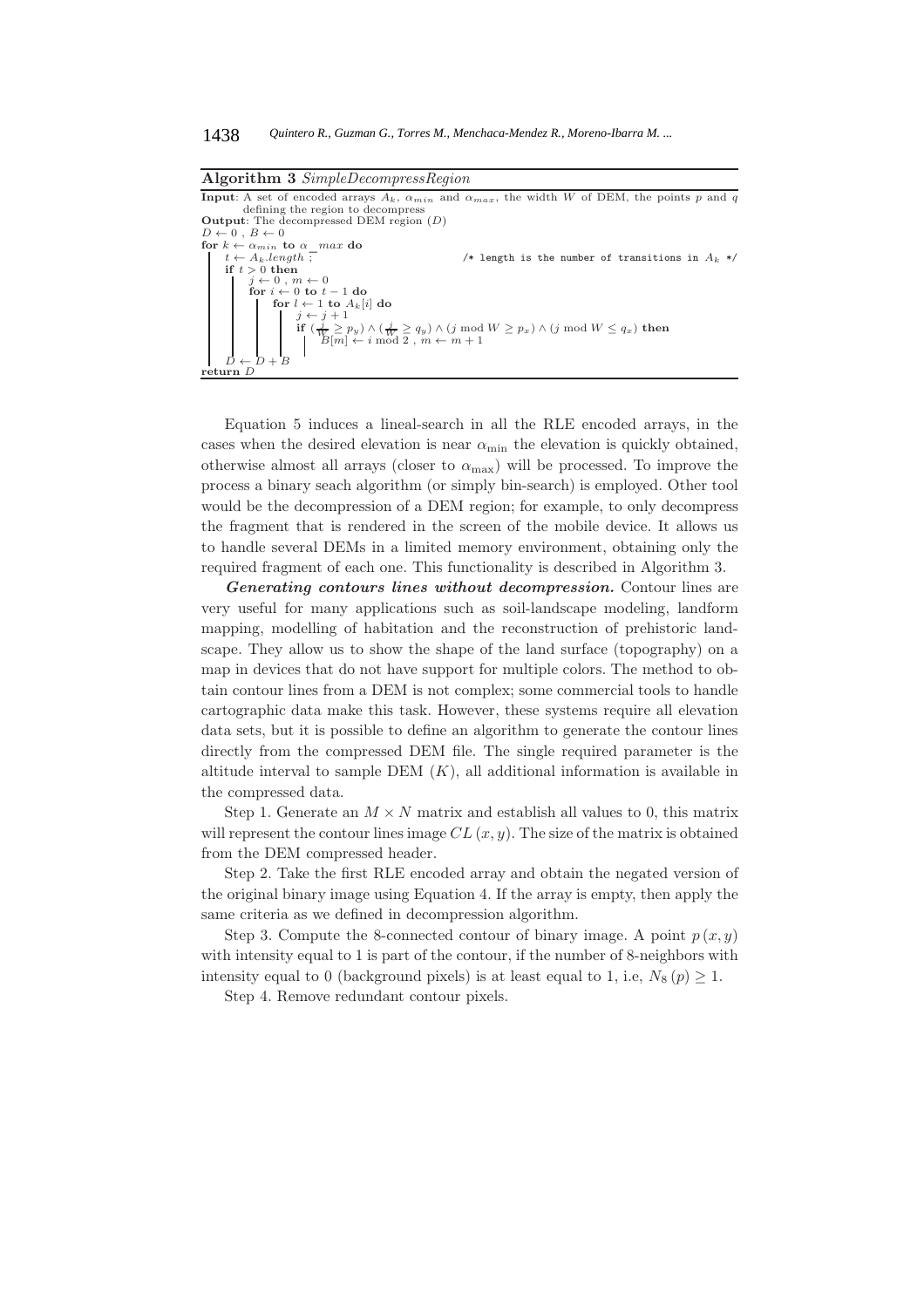|                                                                               |      | 000                                                         | 000                                                   | 000                    | 004                                 | 004                     | 004                          | 008                                                 | 008                      | 008                                |
|-------------------------------------------------------------------------------|------|-------------------------------------------------------------|-------------------------------------------------------|------------------------|-------------------------------------|-------------------------|------------------------------|-----------------------------------------------------|--------------------------|------------------------------------|
|                                                                               |      | $\overline{ }$<br>ö<br>$\parallel$                          | ŁO.<br>ö<br>$\mathbb{I}$                              | G<br>ö<br>$\mathbb{I}$ | $\overline{ }$<br>ö<br>$\mathbb{I}$ | ŁO.<br>ö<br>$\parallel$ | $\circ$<br>ö<br>$\mathbb{I}$ | $\overline{\phantom{a}}$<br>$\circ$<br>$\mathbb{I}$ | LO.<br>ö<br>$\mathbb{I}$ | $\circ$<br>$\circ$<br>$\mathbf{H}$ |
|                                                                               |      | $\parallel$<br>ω                                            | Ш<br>$\omega$                                         | $\mathsf{I}$<br>$\cup$ | Ш<br>$\mathbb U$                    | Ш<br>$\cup$             | $\mathsf{I}$<br>ω            | Ш<br>$\omega$                                       | $\parallel$<br>$\cup$    | Ш<br>$\mathsf{U}$                  |
| Name                                                                          | TRI  | ô                                                           | ô                                                     | s                      | ô                                   | s                       | ô                            | ô                                                   | s                        | ô                                  |
| racine-w.dem                                                                  | 0.46 |                                                             | 0.030 0.030 0.030 0.030 0.016 0.016 0.030 0.010 0.010 |                        |                                     |                         |                              |                                                     |                          |                                    |
| jacksonville-w.dem                                                            | 0.48 |                                                             | 0.023 0.023 0.023 0.023 0.022 0.022 0.023 0.018 0.017 |                        |                                     |                         |                              |                                                     |                          |                                    |
| racine-e.dem                                                                  | 0.68 |                                                             | 0.033 0.033 0.033 0.033 0.024 0.024 0.033 0.015 0.014 |                        |                                     |                         |                              |                                                     |                          |                                    |
| valdosta-e.dem                                                                | 0.99 |                                                             | 0.040 0.040 0.040 0.040 0.037 0.037 0.040 0.034 0.034 |                        |                                     |                         |                              |                                                     |                          |                                    |
| aberdeen-e.dem                                                                | 1.00 |                                                             | 0.056 0.056 0.056 0.056 0.035 0.034 0.056 0.028 0.026 |                        |                                     |                         |                              |                                                     |                          |                                    |
| aberdeen-w.dem                                                                | 1.61 |                                                             | 0.078 0.078 0.078 0.078 0.054 0.053 0.078 0.038 0.035 |                        |                                     |                         |                              |                                                     |                          |                                    |
| fairmont-e.dem                                                                | 1.81 |                                                             | 0.081 0.081 0.081 0.081 0.067 0.067 0.081 0.045 0.045 |                        |                                     |                         |                              |                                                     |                          |                                    |
| valdosta-w.dem                                                                | 1.94 |                                                             | 0.076 0.076 0.076 0.076 0.073 0.073 0.076 0.057 0.057 |                        |                                     |                         |                              |                                                     |                          |                                    |
| tallahassee-w.dem                                                             | 2.03 |                                                             | 0.081 0.081 0.081 0.081 0.069 0.069 0.081 0.064 0.063 |                        |                                     |                         |                              |                                                     |                          |                                    |
| fairmont-w.dem                                                                | 2.11 |                                                             | 0.086 0.086 0.086 0.086 0.072 0.072 0.086 0.058 0.058 |                        |                                     |                         |                              |                                                     |                          |                                    |
| eagle pass-e.dem                                                              | 2.64 |                                                             | 0.144 0.144 0.144 0.144 0.089 0.086 0.144 0.055 0.052 |                        |                                     |                         |                              |                                                     |                          |                                    |
| sacramento-w.dem                                                              | 2.67 |                                                             | 0.144 0.144 0.144 0.144 0.056 0.049 0.144 0.047 0.038 |                        |                                     |                         |                              |                                                     |                          |                                    |
| dalhart-e.dem                                                                 | 2.67 |                                                             | 0.160 0.160 0.160 0.160 0.071 0.071 0.160 0.048 0.045 |                        |                                     |                         |                              |                                                     |                          |                                    |
| tallahassee-e.dem                                                             | 2.74 |                                                             | 0.108 0.108 0.108 0.108 0.091 0.091 0.108 0.067 0.067 |                        |                                     |                         |                              |                                                     |                          |                                    |
| waco-e.dem                                                                    | 3.00 |                                                             | 0.129 0.129 0.129 0.129 0.114 0.114 0.129 0.079 0.078 |                        |                                     |                         |                              |                                                     |                          |                                    |
| macon-e.dem                                                                   | 3.42 |                                                             | 0.135 0.135 0.135 0.135 0.114 0.114 0.135 0.076 0.076 |                        |                                     |                         |                              |                                                     |                          |                                    |
| oneill-w.dem                                                                  | 3.51 |                                                             | 0.163 0.163 0.163 0.163 0.078 0.078 0.163 0.051 0.048 |                        |                                     |                         |                              |                                                     |                          |                                    |
| oneill-e.dem                                                                  | 4.04 |                                                             | 0.182 0.182 0.182 0.182 0.088 0.087 0.182 0.054 0.052 |                        |                                     |                         |                              |                                                     |                          |                                    |
| idaho falls-e.dem                                                             | 4.45 |                                                             | 0.228 0.228 0.228 0.228 0.081 0.069 0.228 0.059 0.047 |                        |                                     |                         |                              |                                                     |                          |                                    |
| paducah-e.dem                                                                 | 4.58 |                                                             | 0.172 0.172 0.172 0.172 0.131 0.130 0.172 0.097 0.095 |                        |                                     |                         |                              |                                                     |                          |                                    |
| macon-w.dem                                                                   | 4.64 |                                                             | 0.175 0.175 0.175 0.175 0.141 0.141 0.175 0.092 0.091 |                        |                                     |                         |                              |                                                     |                          |                                    |
| paducah-w.dem                                                                 | 4.75 |                                                             | 0.192 0.192 0.192 0.192 0.148 0.147 0.192 0.097 0.095 |                        |                                     |                         |                              |                                                     |                          |                                    |
| waco-w.dem                                                                    | 5.04 |                                                             | 0.236 0.236 0.236 0.236 0.124 0.123 0.236 0.079 0.077 |                        |                                     |                         |                              |                                                     |                          |                                    |
| nashville-w.dem                                                               | 7.22 |                                                             | 0.251 0.251 0.251 0.251 0.181 0.180 0.251 0.124 0.123 |                        |                                     |                         |                              |                                                     |                          |                                    |
| quebec-e.dem                                                                  | 7.56 |                                                             | 0.335 0.335 0.335 0.335 0.117 0.109 0.335 0.082 0.069 |                        |                                     |                         |                              |                                                     |                          |                                    |
| nashville-e.dem                                                               | 7.92 |                                                             | 0.302 0.302 0.302 0.302 0.219 0.217 0.302 0.137 0.135 |                        |                                     |                         |                              |                                                     |                          |                                    |
| gadsden-w.dem                                                                 | 8.40 |                                                             | 0.310 0.310 0.310 0.310 0.242 0.241 0.310 0.153 0.152 |                        |                                     |                         |                              |                                                     |                          |                                    |
| dalhart-w.dem                                                                 | 9.50 |                                                             | 0.480 0.480 0.480 0.480 0.132 0.125 0.480 0.103 0.076 |                        |                                     |                         |                              |                                                     |                          |                                    |
| gadsden-e.dem                                                                 |      | 11.89 0.467 0.467 0.467 0.467 0.236 0.227 0.467 0.158 0.147 |                                                       |                        |                                     |                         |                              |                                                     |                          |                                    |
| la crosse-w.dem                                                               |      | 13.10 0.415 0.415 0.415 0.415 0.271 0.271 0.415 0.163 0.160 |                                                       |                        |                                     |                         |                              |                                                     |                          |                                    |
| la crosse-e.dem                                                               |      | 15.87 0.474 0.474 0.474 0.474 0.314 0.314 0.474 0.200 0.199 |                                                       |                        |                                     |                         |                              |                                                     |                          |                                    |
| caliente-w.dem                                                                |      | 18.34 0.940 0.940 0.940 0.940 0.224 0.183 0.940 0.197 0.124 |                                                       |                        |                                     |                         |                              |                                                     |                          |                                    |
| yakima-e.dem                                                                  |      | 19.47 0.783 0.783 0.783 0.783 0.177 0.142 0.783 0.166 0.099 |                                                       |                        |                                     |                         |                              |                                                     |                          |                                    |
| caliente-e.dem                                                                |      | 20.60 1.004 1.004 1.004 1.004 0.227 0.178 1.004 0.211 0.128 |                                                       |                        |                                     |                         |                              |                                                     |                          |                                    |
| idaho falls-w.dem 22.41 1.042 1.042 1.042 1.042 0.229 0.144 1.042 0.212 0.124 |      |                                                             |                                                       |                        |                                     |                         |                              |                                                     |                          |                                    |
| baker-w.dem                                                                   |      | 26.60 1.160 1.160 1.160 1.160 0.266 0.216 1.160 0.245 0.149 |                                                       |                        |                                     |                         |                              |                                                     |                          |                                    |
| ukiah-e.dem.dem                                                               |      | 27.85 1.315 1.315 1.315 1.315 0.282 0.170 1.315 0.272 0.154 |                                                       |                        |                                     |                         |                              |                                                     |                          |                                    |
| baker-e.dem                                                                   |      | 28.37 1.386 1.386 1.386 1.386 0.305 0.216 1.386 0.291 0.166 |                                                       |                        |                                     |                         |                              |                                                     |                          |                                    |
| sacramento-e.dem                                                              |      | 35.57 1.713 1.713 1.713 1.713 0.365 0.208 1.713 0.353 0.204 |                                                       |                        |                                     |                         |                              |                                                     |                          |                                    |
| ukiah-w.dem                                                                   |      | 38.53 1.608 1.608 1.608 1.608 0.342 0.226 1.608 0.339 0.185 |                                                       |                        |                                     |                         |                              |                                                     |                          |                                    |
| kalispell-e.dem                                                               |      | 38.64 1.500 1.500 1.500 1.500 0.321 0.224 1.500 0.315 0.175 |                                                       |                        |                                     |                         |                              |                                                     |                          |                                    |
| hailey-w.dem                                                                  |      | 39.73 1.763 1.763 1.763 1.763 0.374 0.257 1.763 0.363 0.212 |                                                       |                        |                                     |                         |                              |                                                     |                          |                                    |
| hailey-e.dem                                                                  |      | 40.22 1.642 1.642 1.642 1.642 0.336 0.207 1.642 0.330 0.185 |                                                       |                        |                                     |                         |                              |                                                     |                          |                                    |
| kalispell-w.dem                                                               |      | 48.49 1.794 1.794 1.794 1.794 0.395 0.332 1.794 0.367 0.217 |                                                       |                        |                                     |                         |                              |                                                     |                          |                                    |
| yakima-w.dem                                                                  |      | 59.15 2.239 2.239 2.239 2.239 0.467 0.372 2.239 0.449 0.260 |                                                       |                        |                                     |                         |                              |                                                     |                          |                                    |
| Correlation                                                                   |      |                                                             | 0.989 0.989 0.989 0.989 0.928 0.802 0.989 0.981 0.891 |                        |                                     |                         |                              |                                                     |                          |                                    |

Table 1: *Compression values of the set of DEMs*

Step 5. Ignore the next K RLE encoded arrays and process  $(K + 1) - th$ element of the array from step 4.

## 4 Tests and Results

The tests consisted of applying the compression algorithm using diferent values for the parameters  $\delta$  and  $\epsilon$  with the original set of 24 DEMs proposed by [Franklin. 1995]. Additionally, the Terrain Roughness Index (TRI) for each one of DEMs is computed. In Table 1 the results of the compression are presented. Such table describes the compression values, in which there are not changes whether some compression parameters are minimum, that is,  $\delta = 0$  or  $\epsilon = 1$ .

Now, we analyze a pair of particular cases, where the results are totally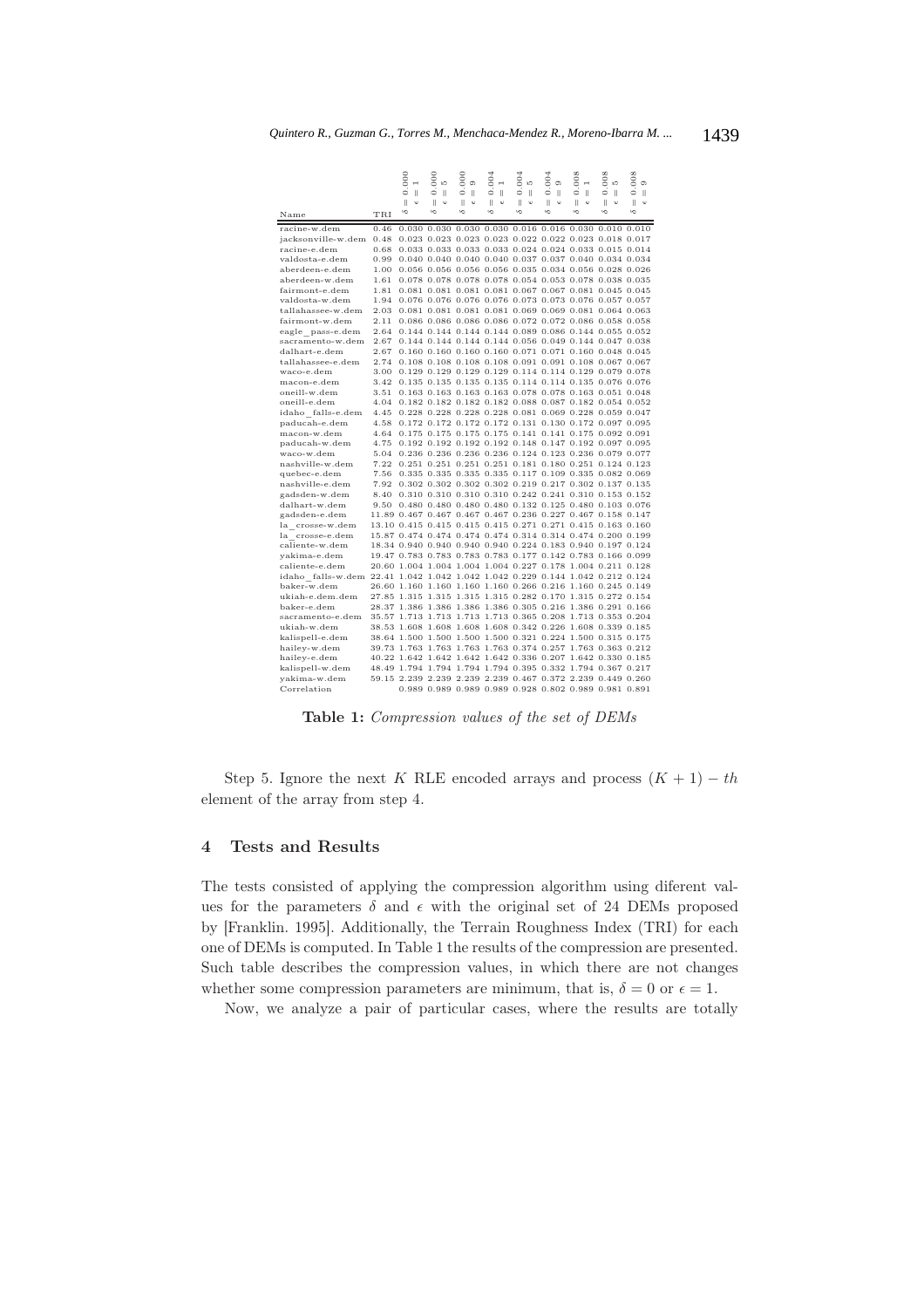

Figure 1: *Results of the Aberdeen-e and Baker-e DEMs*

different, such as the Aberdeen (E) and the Baker (E) DEMs. In the first case, the analysis is presented in Figure 1a, in which the compression rate with minimal parameters is 0.055 with respect to the original size. When the compression parameters are increased, the rate factor is improved. In the second case, (see Figure 1b) when minimal compression parameters are established, the original size of DEM is increased in 1.40. However, the compression is improved by using  $\delta = 0.001$  and  $\epsilon = 2$ , obtaining a compression rate of 0.40 regarding the original size. With high values of these parameters, it is possible to compress the original DEM up to  $0.15$  of the original size.

According to the experimental results, the compression parameters  $\delta$  and  $\epsilon$ should be established to  $\delta = 0.004$  and  $\epsilon = 4$  respectively, in order to obtain positive compression rate and minimize the loss factor. By using different values for these parameters, the compression rate is marginally increased, but the decompressed DEM is highly distorsioned with respect to the original values.

In all practical tests, the correlation values between the TRI and the compression rate is close to 1. In conclusion, it is possible to determine the compression rate, computing the TRI. By comparing the obtained results, a losslessly approach  $(\delta = 0 \text{ and } \epsilon = 1)$  is applied; *iff* the TRI is less or equal to 23.9765. The numerical comparison is outlined in Table 1.

In Figure 2 the compression ratios that were obtained with different values of  $\delta$  and  $\epsilon$  parameters are plotted against their TRI ( $\delta = \{0, 2, 4, 6, 8\} \times 10^{-3}$ and  $\epsilon = \{1, 3, 5, 7, 9\}$ . To make a comparative analysis of the results with the correlation values, a dashed line is drawn in Figure 2. According to the analysis, we consider that it is possible to statistically determine the values of  $\delta$  and  $\epsilon$  for obtaining a certain compression ratio  $(K_G)$ . The procedure is as follows:

1. Determine the curves that describes the behavior of the algorithm for several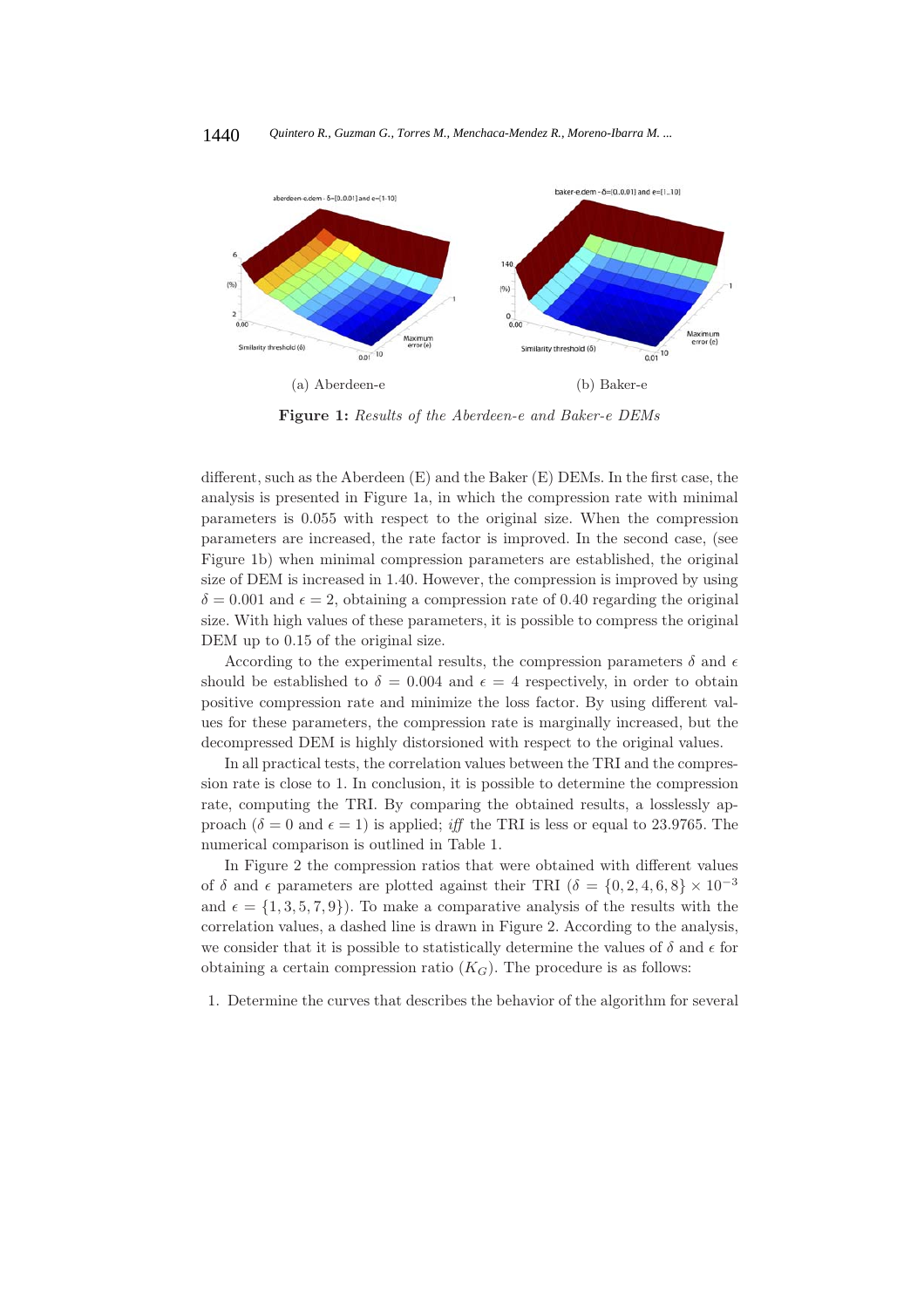

Figure 2: *TRI vs compression results*

pairs of  $\delta$  and  $\epsilon$  (K $_{\delta,\epsilon}$ (TRI)).

- 2. Compute the Terrain Roughness Index  $t = TRI(D)$  of the input DEM  $(D)$ .
- 3. Evaluate  $K_{\delta,\epsilon}(t)$  for all the pairs  $\delta$  and  $\epsilon$ .
- 4. Apply the compression algorithm with the parameters  $\delta$  and  $\epsilon$  such that  $K_G - K_{\delta,\epsilon}(t) \geq 0$  and  $K_G - K_{\delta,\epsilon}(t)$  being minimum.

#### 5 Conclusions

In the present work, we develop a near-lossless compression algorithm using RLE encoding approach. Although the compression factor is not the same, we can obtain this factor applying the compression parameters ( $\delta$  and  $\epsilon$ ), it is important to mention that encoded elevations can be directly read from the compressed DEM file, and the computation of contours lines is easy and fast. The most important part of the tests is the compression rate, which is up to 0.80. To make some enhancements, this algorithm should be adapted as a new format to store and describe digital elevations models. Future works are oriented towards studying other encoding formulations that allow us to increase the compression coefficient. On the other hand, an important characteristic is that the frequency of the DEM is not high, because the pixels do not present changes in their